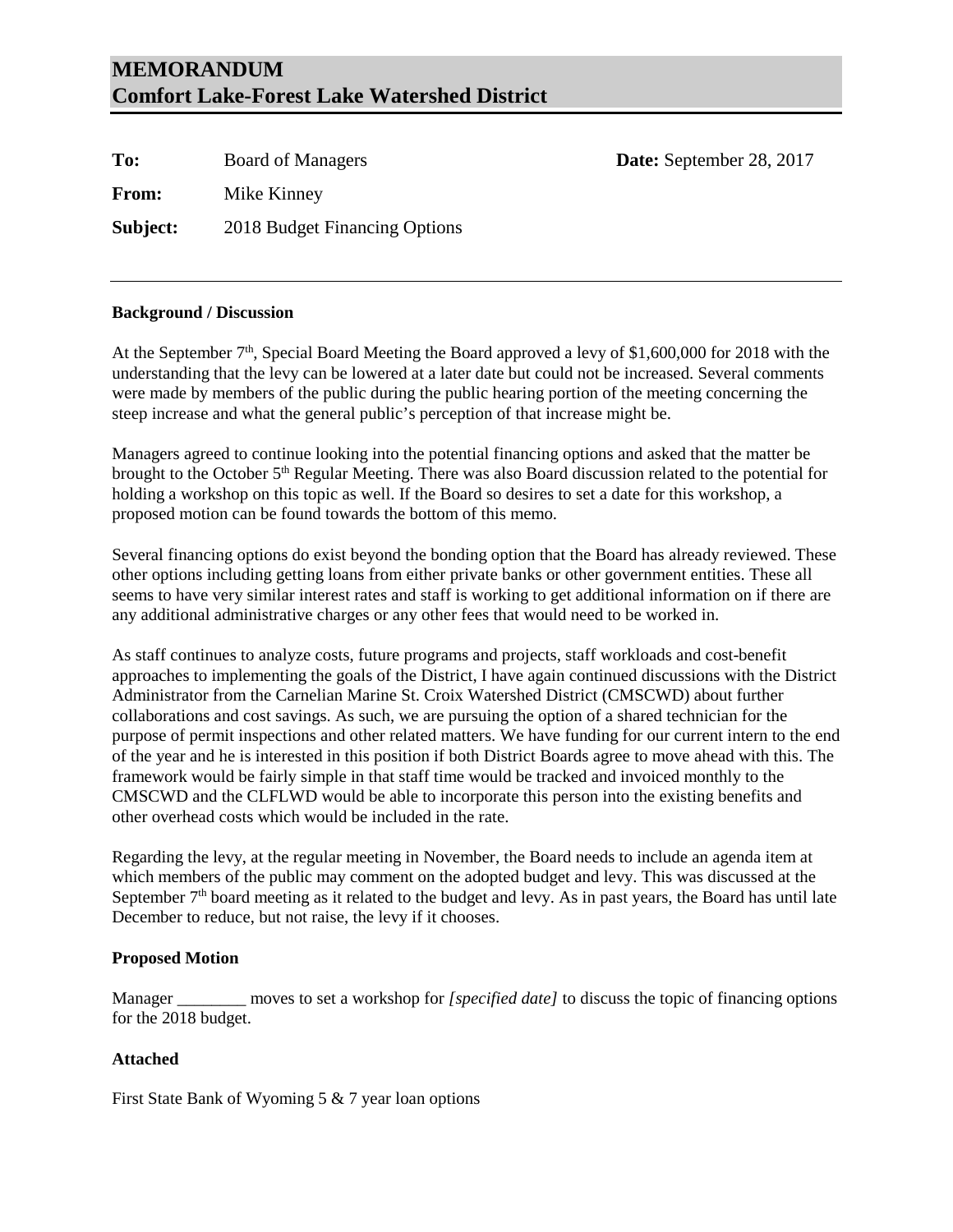## **AMORTIZATION SCHEDULE**

| Principal                                                   | <b>Loan Date</b><br>11-01-2017 | <b>Maturity</b><br>02-01-2023 | Loan No                                                                                                                                                                                 |                      | Call / Coll       | Account                                                                  | <b>Officer</b>              | <b>Initials</b>          |
|-------------------------------------------------------------|--------------------------------|-------------------------------|-----------------------------------------------------------------------------------------------------------------------------------------------------------------------------------------|----------------------|-------------------|--------------------------------------------------------------------------|-----------------------------|--------------------------|
| \$500,000.00                                                |                                |                               | References in the boxes above are for Lender's use only and do not limit the applicability of this document to any particular loan or item.                                             |                      |                   |                                                                          |                             |                          |
| Borrower:<br>Test                                           |                                |                               | Any item above containing "***" has been omitted due to text length limitations.<br>Lender:<br><b>First State Bank of Wyoming</b><br>26741 Felton Ave - PO Box 308<br>Wyoming, MN 55092 |                      |                   |                                                                          |                             |                          |
| Disbursement Date: November 1, 2017<br>Interest Rate: 2.250 |                                |                               |                                                                                                                                                                                         |                      |                   | Repayment Schedule: Installment<br>Calculation Method: 365/360 U.S. Rule |                             |                          |
| Payment<br>Number                                           | Payment<br>Date                | Payment<br>Amount             |                                                                                                                                                                                         | Interest<br>Paid     | Principal<br>Paid |                                                                          | Remaining<br><b>Balance</b> |                          |
|                                                             | 08-01-2018                     | 53,491.94                     |                                                                                                                                                                                         | 8,531.25             |                   | 44,960.69                                                                | 455,039.31                  |                          |
| <b>2018 TOTALS:</b>                                         |                                | 53,491.94                     |                                                                                                                                                                                         | 8,531.25             |                   | 44,960.69                                                                |                             |                          |
| 2<br>3                                                      | 02-01-2019<br>08-01-2019       | 53,491.94<br>53,491.94        |                                                                                                                                                                                         | 5,232.95<br>4,601.70 |                   | 48,258.99<br>48,890.24                                                   |                             | 406,780.32<br>357,890.08 |
| <b>2019 TOTALS:</b>                                         |                                | 106,983.88                    |                                                                                                                                                                                         | 9,834.65             |                   | 97,149.23                                                                |                             |                          |
| 4<br>5                                                      | 02-01-2020<br>08-01-2020       | 53,491.94<br>53,491.94        |                                                                                                                                                                                         | 4,115.74<br>3,509.35 |                   | 49,376.20<br>49,982.59                                                   |                             | 308,513.88<br>258,531.29 |
| <b>2020 TOTALS:</b>                                         |                                | 106.983.88                    |                                                                                                                                                                                         | 7,625.09             |                   | 99,358.79                                                                |                             |                          |
| 6<br>$\overline{7}$                                         | 02-01-2021<br>08-01-2021       | 53,491.94<br>53,491.94        |                                                                                                                                                                                         | 2,973.11<br>2,353.14 |                   | 50,518.83<br>51,138.80                                                   |                             | 208,012.46<br>156,873.66 |
| <b>2021 TOTALS:</b>                                         |                                | 106,983.88                    |                                                                                                                                                                                         | 5,326.25             |                   | 101,657.63                                                               |                             |                          |
| 8<br>9                                                      | 02-01-2022<br>08-01-2022       | 53,491.94<br>53,491.94        |                                                                                                                                                                                         | 1,804.05<br>1,189.91 |                   | 51.687.89<br>52,302.03                                                   |                             | 105,185.77<br>52,883.74  |
| <b>2022 TOTALS:</b>                                         |                                | 106,983.88                    |                                                                                                                                                                                         | 2.993.96             |                   | 103,989.92                                                               |                             |                          |
| 10                                                          | 02-01-2023                     | 53,491.94                     |                                                                                                                                                                                         | 608.20               |                   | 52,883.74                                                                |                             | 0.00                     |
| <b>2023 TOTALS:</b>                                         |                                | 53,491.94                     |                                                                                                                                                                                         | 608.20               |                   | 52,883.74                                                                |                             |                          |
| TOTALS:                                                     |                                | 534,919.40                    |                                                                                                                                                                                         | 34,919.40            |                   | 500,000.00                                                               |                             |                          |

NOTICE: This is an estimated loan amortization schedule. Actual amounts may vary if payments are made on different dates or in different amounts.

LaserPro, Ver. 17.2.0.019 Copr. D+H USA Corporation 1997, 2017. All Rights Raserved. - MN PR-18

 $\lambda$